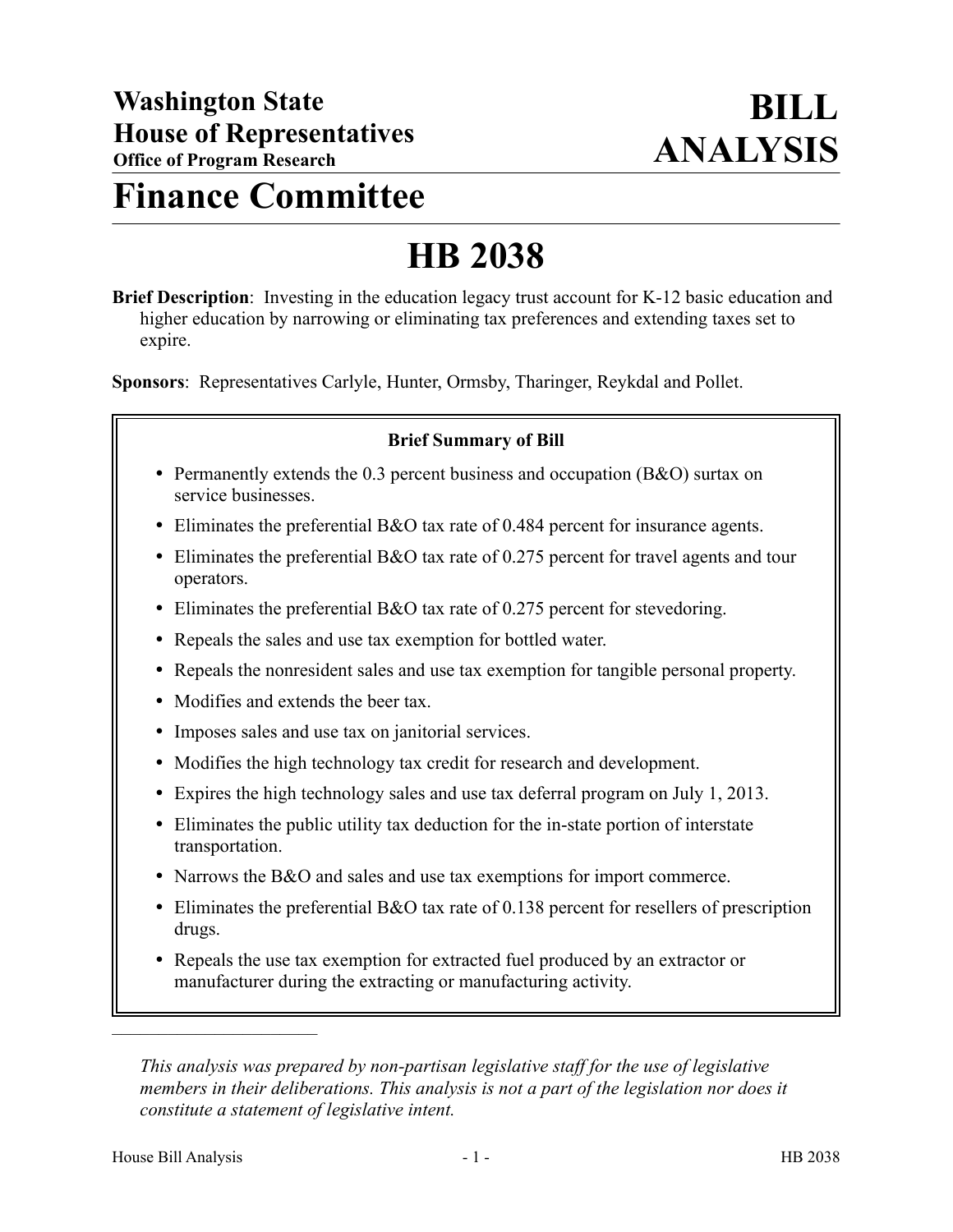# **Hearing Date**: 4/19/13

# **Staff**: Jeffrey Mitchell (786-7139).

#### **Background**:

#### Sales and Use Tax.

Retail sales taxes are imposed on retail sales of most articles of tangible personal property, digital products and some services. A retail sale is a sale to the final consumer or end user of the property, digital product or service. If retail sales taxes were not collected when the user acquired the property, digital products or services, then use taxes apply to the value of property, digital product or service when used in this state. The state, most cities, and all counties levy retail sales and use taxes. The state sales and use tax rate is 6.5 percent. Local sales and use tax rates vary from 0.5 percent to 3.0 percent, depending on the location.

#### Business and Occupation Tax.

Washington's major business tax is the business and occupation  $(B&O)$  tax. The B&O tax is imposed on the gross receipts of business activities conducted within the state, without any deduction for the costs of doing business. Businesses must pay B&O tax even though they may not have any profits or may be operating at a loss. A business may have more than one B&O tax rate, depending on the types of activities conducted. Major tax rates are 0.471 percent for retailing; 0.484 percent for manufacturing, wholesaling, and extracting; and 1.8 percent for services, and activities not classified elsewhere. Several lower rates also apply to specific business activities.

#### B&O Surtax on Certain Services.

A temporary B&O surtax of 0.3 percent, starting April 1, 2010, was imposed on the B&O service tax category, bringing the total rate to 1.8 percent. In addition, the small business tax credit was doubled for businesses with over 50 percent of their taxable activity subject to the 0.3 percent surtax. The additional surtax rate does not apply to scientific research and development, hospitals, and qualifying food co-ops. The surtax is set to expire on June 30, 2013.

#### Preferential B&O Tax Rates on Insurance Agents, Travel Agents, Tour Operators, Stevedoring, and Resellers of Prescription Drugs.

Washington law provides a preferential B&O tax rate for insurance agents. Insurance agents pay at a rate of 0.484 percent on the commissions they receive. These insurance businesses are referred to collectively as "contractors." The contractor who owns or manages the agency is referred to as an "agent," and the contractor who sells insurance is referred to as the "sub-agent."

Contractors are paid commissions by insurance companies to sell their products. If the contractor works out of an agency, the agent pays B&O tax on the full commission, and the subagent pays tax on his or her share of the commission. The shared portion of the commission is taxed twice. This is by design in the B&O tax and is known as "pyramiding."

Travel agents and tour operators have a preferential B&O tax rate of 0.275 percent on their gross income. Without this preference, travel agents and tour operators would be taxed under the general service and other rate at 1.8 percent.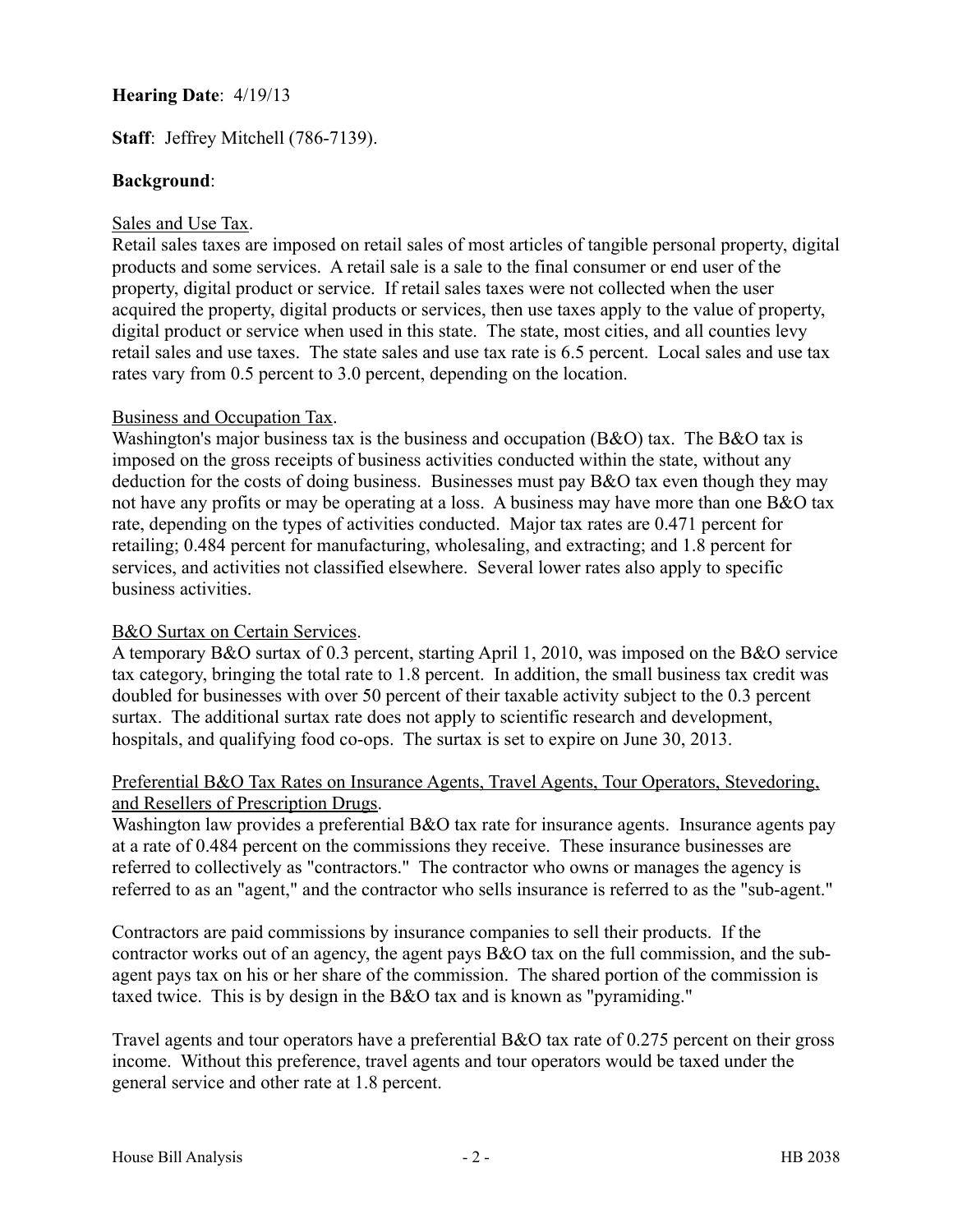Prior to court cases in the 1970s, travel agents paid B&O taxes on commissions earned from arranging intrastate travel only because of the court's interpretation of the U.S. Commerce Clause. However, in 1970 the Washington Supreme Court upheld the constitutionality of taxing travel agents on commissions for interstate travel arrangements. Because of this, in 1975 the Department of Revenue (DOR) updated tax rules to reflect the court decision. This expanded the B&O tax base for travel agents, including interstate travel arrangement commissions. The Legislature adopted a preferential B&O rate for travel agents, which has since been expanded to allow tour operators to claim the preferential rate.

Stevedoring and associated activities currently include labor, service, and transportation activities where cargo is loaded or unloaded to or from vessels or barges involved in waterborne interstate and foreign commerce. These businesses currently pay a preferential B&O rate of 0.275 percent. Without this preference, stevedoring would be taxed under the general service and other rate at 1.8 percent.

In 1978, the U.S. Supreme Court ruled that Washington's B&O tax was on the local activity of stevedoring only and did not infringe on import or export activities. Thus, the B&O tax did not violate the federal Commerce Clause. The Court emphasized that interstate commerce must bear its fair share of the state tax burden.

The result of the court decision was that stevedoring activities, which had previously been untaxed, were now subject to B&O tax under the service and other activities classification. Including the temporary surcharge in place at the time, stevedoring activities paid a B&O tax rate of 1.06 percent. Two subsequent rate changes, decreasing the B&O rate, occurred and the current preferential rate is 0.275 percent.

A preferential B&O tax rate of 0.138 percent is provided to persons that warehouse and resell prescription drugs to retailers, hospitals, clinics, health care providers, or other providers of health care services. This tax preference was enacted to help Washington wholesalers that compete with out-of-state firms that are not subject to B&O tax due to a lack of sufficient nexus with the state. The state was unable to restrict the preferential rate only to companies with instate warehouses. Therefore, out-of-state wholesalers with nexus in Washington also qualify for the preferential B&O tax rate. Without the preferential B&O tax rate, these businesses would pay the wholesaling B&O tax rate of 0.484 percent.

# Sales and Use Tax Exemption for Food and Food Ingredients.

Washington specifically exempts "food and food ingredients" from state and local sales and use taxes. Therefore, any food product included within the definition of "food and food ingredients" is exempt from sales and use tax. "Food and food ingredients" is defined to mean substances, whether in liquid, concentrated, solid, frozen, dried, or dehydrated form, that are sold for ingestion or chewing by humans and are consumed for their taste or nutritional value. Prepared food, soft drinks, and dietary supplements are excluded from the definition and therefore, subject to sales and use tax. However, bottled water is included within the definition and therefore, is exempt from sales and use tax.

# Nonresident Sales Tax Exemption.

A sales tax exemption is allowed to a resident of a state, possession, or Canadian province that does not impose a retail sales tax, use tax, value added tax, gross receipts tax or similar generally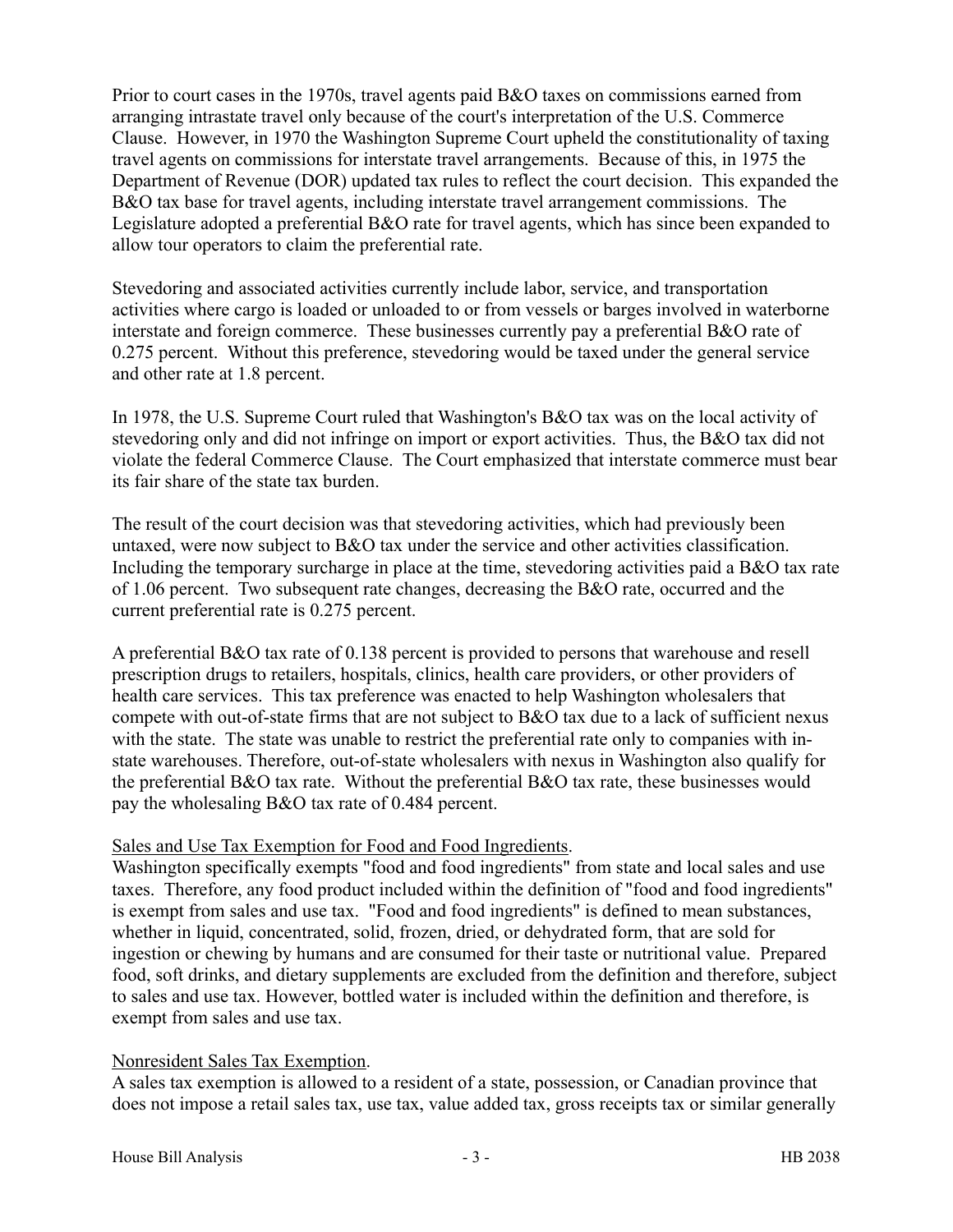applicable tax of 3 percent or more on purchases of goods for use outside the state. The exemption does not apply to items or services consumed in the state such as hotel stays or meals at restaurants. Retailers are not required to make tax exempt sales to qualifying nonresidents. A vendor may choose to collect sales tax on purchases made by qualifying nonresidents or to sell merchandise tax free.

# Beer Tax.

In 2010, an additional excise tax on beer was levied at \$15.50 per barrel of 31 gallons. There is an exemption for the first 60,000 barrels sold by small breweries. The additional excise tax rate is set to expire June 30, 2013.

# Janitorial Services.

Under current law, janitorial services are explicitly exempt from the definition of retail sale. Businesses providing janitorial services report their gross income under the service and other classification and have a B&O tax rate of 1.8 percent.

# Tax Credit for High Technology Research and Development.

Current law provides a B&O tax credit for qualified Research and Development (R&D) spending through July 1, 2015. To qualify, R&D must be conducted in the fields of:

- advanced computing;
- advanced materials;
- biotechnology;
- electronic device technology; or
- environmental technology.

The credit for each taxpayer may not exceed \$2 million or the amount of tax liability for the calendar year, whichever is less. Taxpayers taking the credit must submit an annual survey to the DOR.

#### High Technology Sales and Use Tax Deferral Program.

In order to qualify for the high technology R&D sales and use tax deferral/waiver, a business or nonprofit must invest in a new R&D facility or expand, renovate, or equip an existing facility.

Beneficiaries are required to submit an application to the DOR prior to beginning construction of a facility or acquiring machinery and equipment. As long as the facility or machinery and equipment continues to qualify for the intended purpose, the deferred sales and use taxes do not need to be repaid. Beneficiaries must submit an annual survey each year and continue the qualified use of the facility for eight years. The deferral program expires July 1, 2015.

#### Public Utility Tax Deduction on the In-state Portion of Interstate Transportation.

Current law provides an exemption from Public Utility Tax (PUT) for truck hauls if any portion involves interstate transportation. In 1935, the U.S. Supreme Court interpreted the federal Commerce Clause in the U.S. Constitution to bar a direct tax on gross receipts from activities related to interstate transportation. Consistent with constitutional analysis of Commerce Clause prohibitions at the time, the Tax Commission interpreted the statute to prohibit the state from taxing the in-state portion of interstate transportation activities under the PUT.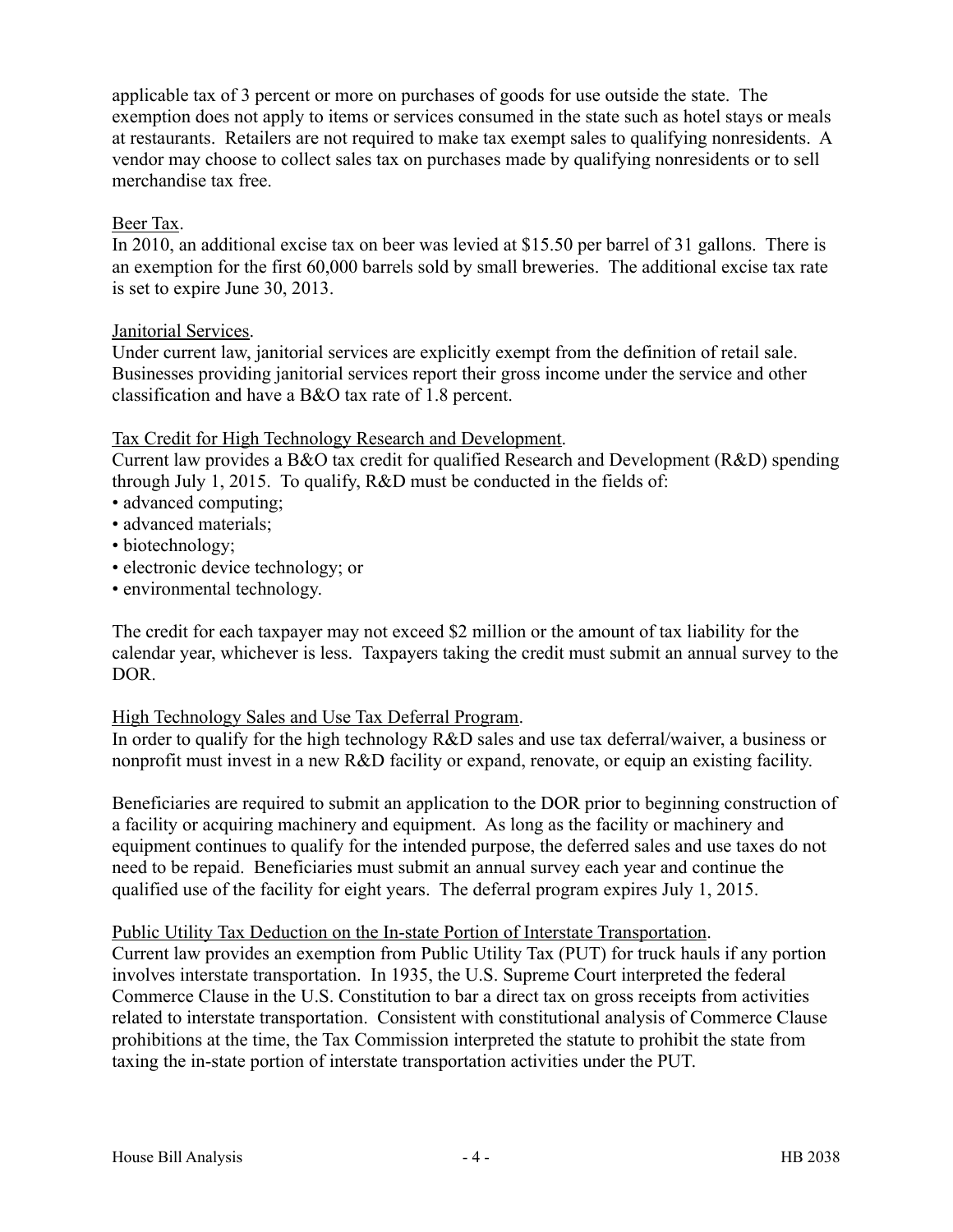Taxing the in-state portion of interstate transportation activities is now recognized as constitutional, so long as the tax satisfies the four-prong "Complete Auto" test. Washington's practice of not collecting PUT on the in-state portion of interstate transportation activities is no longer necessary to comply with Supreme Court doctrine.

# B&O and Sales and Use Tax on Import Commerce.

Current law provides an exemption from B&O tax for the sale of tangible personal property in import or export commerce and an exemption from retail sales tax for sales of tangible personal property if the sale is exempt from B&O tax. In general, wholesale sales are the primary type of sale exempt from the B&O tax under this exemption.

# Use Tax Exemption for Extracted Fuel.

Fuel consumed by manufacturers or extractors is exempt from use tax when the fuel is used in the process of manufacturing or extracting at the same plant. The fuels for which the exemption generally applies are to wood by-products, also referred to as "hog fuel," and to refinery fuel gas.

A court decision made shortly before the Legislature created the preference in 1949 dealt with the taxability of a wood product manufacturer, the initial primary user of the exemption. There were no refineries operating in Washington when this preference was enacted in 1949. There are currently five active refineries in Washington.

#### Deposit of Sales and B&O Taxes.

Almost all revenues derived from sales and B&O taxes are deposited into the State General Fund. The Education Legacy Trust Account (ELTA) was created in 2005. Currently, the Washington estate tax is the sole source of revenue for the account. Money in the ELTA can only be used for K-12 and higher education.

#### **Summary of Bill**:

# Business and Occupation Surtax on Certain Services.

The 0.3 percent B&O surtax is made permanent. The permanent total tax rate is 1.8 percent. Hospitals, scientific research and development will continue to be exempt from the surtax. The small business credit remains the same with the higher credit for service businesses that report at least 50 percent of their income under the service and other classification.

# Preferential B&O Tax Rate on Insurance Agents, Travel Agents, Tour Operators, Stevedoring, and Resellers of Prescription Drugs.

The preferential rates for insurance agents, travel agents, tour operators, stevedoring, and resellers of prescription drugs are repealed. These businesses are subject to the service and other tax rate of 1.8 percent and qualify for the increased small business credit if at least 50 percent of their income is reported under the service and other classification.

#### Sales Taxes on Bottled Water.

State and local sales and use taxes are extended to bottled water by removing bottled water from the food and food ingredients sales tax exemption.

Exemptions are provided for bottled water dispensed by a prescription and for persons whose primary source of drinking water is unsafe. Generally, sales tax must be paid at the time of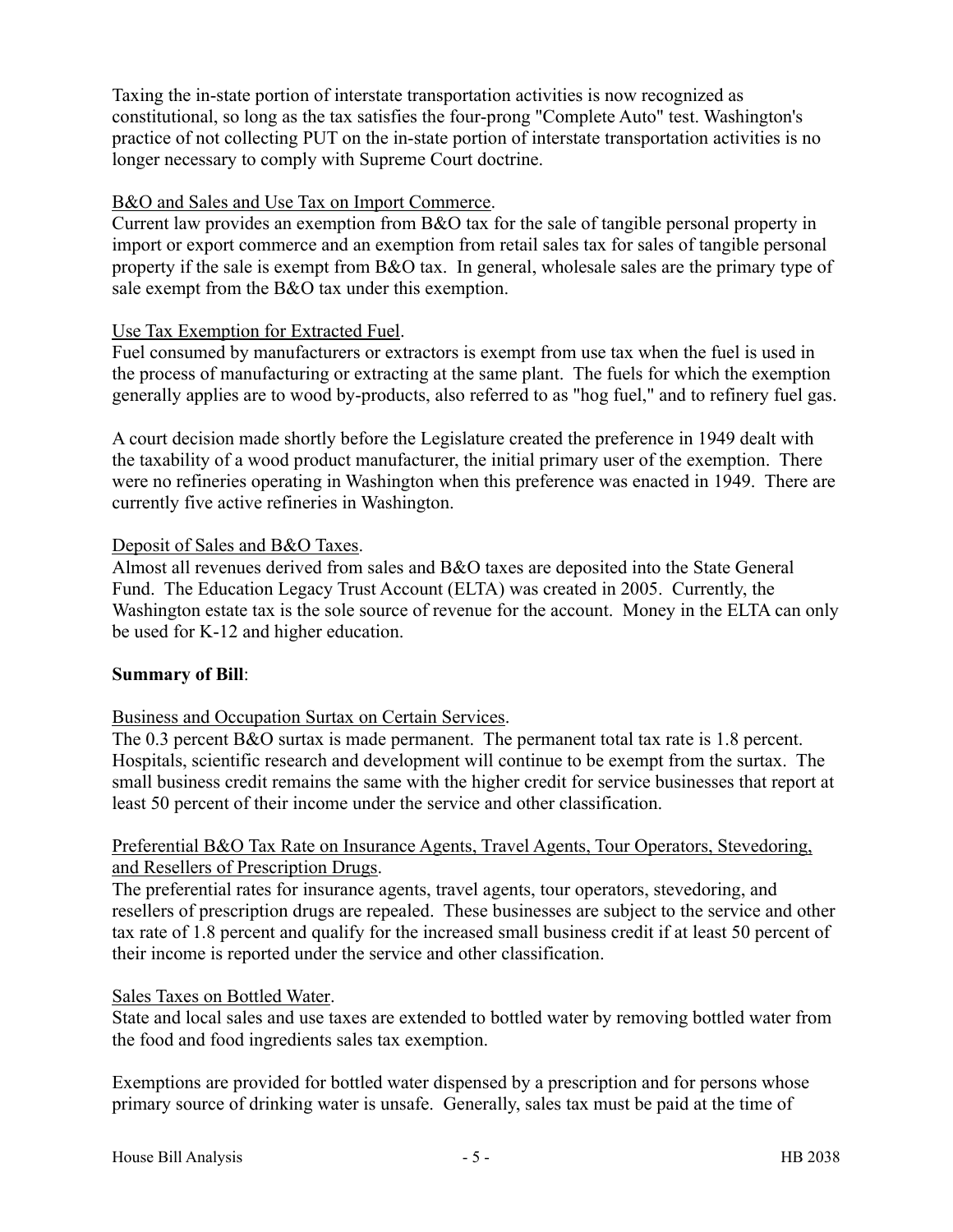purchase of the bottled water. However, the person can seek a refund if the total amount paid in state and local sales taxes exceeds \$25.

# Nonresident Sales Tax Exemption.

The nonresident sales tax exemption for tangible personal property is eliminated. (The nonresident sales tax exemption for motor vehicles, boats and trailers to be licensed in another state is not impacted under the bill.)

# Beer Tax.

The additional beer tax from 2010 is modified and permanently extended. The additional tax for large breweries is reduced from \$15.50 per barrel to \$7.75. The exemption for small breweries is removed and an additional beer tax of \$4.65 per barrel is imposed.

# Janitorial Services.

The definition of retail sale is modified to include janitorial services. Businesses providing janitorial services will be required to collect retail sales tax on the income they receive and report their gross income under the B&O retailing classification will be 0.471 percent.

# Modify the Tax Credit for High Technology Research and Development.

The legislation limits the availability of the high technology B&O tax credit to businesses with annual gross income of \$10 million or less. Businesses that do not qualify for the credit in 2013 are not required to repay any credit claimed prior to the effective date of the change.

# Repeal the High Technology Sales and Use Tax Deferral Program.

The high technology sales and use tax deferral program is terminated on July 1, 2013. The DOR may not issue any new deferral certificates after this date. It would grandfather in businesses already in the deferral program as long as current law requirements continue to be met.

Repeal the PUT Deduction on the In-state Portion of Interstate Transportation. The legislation repeals the PUT deduction for income on the in-state portion of interstate transportation of goods and passengers by truck, rail, and some water transportation. The legislation provides apportionment rules to determine the portion of income attributed to Washington. The PUT rate for these businesses is 1.926 percent.

#### Narrow the B&O and Sales and Use Tax Exemptions for Import Commerce.

This legislation disallows the B&O exemption for import commerce except for aerospace products. Therefore, businesses with sufficient nexus in Washington are required to pay B&O tax on the in-state portion of their import transactions.

# Repeal the Use Tax Exemption for Extracted Fuel.

The legislation repeals the use tax exemption for fuel produced by an extractor or manufacturer when the fuel is directly used in the same extracting or manufacturing activity that produced the fuel. The value of the extracted fuel is based on the wellhead price, as published by the U.S. Energy Information Administration.

#### Deposit of Additional Tax Revenues.